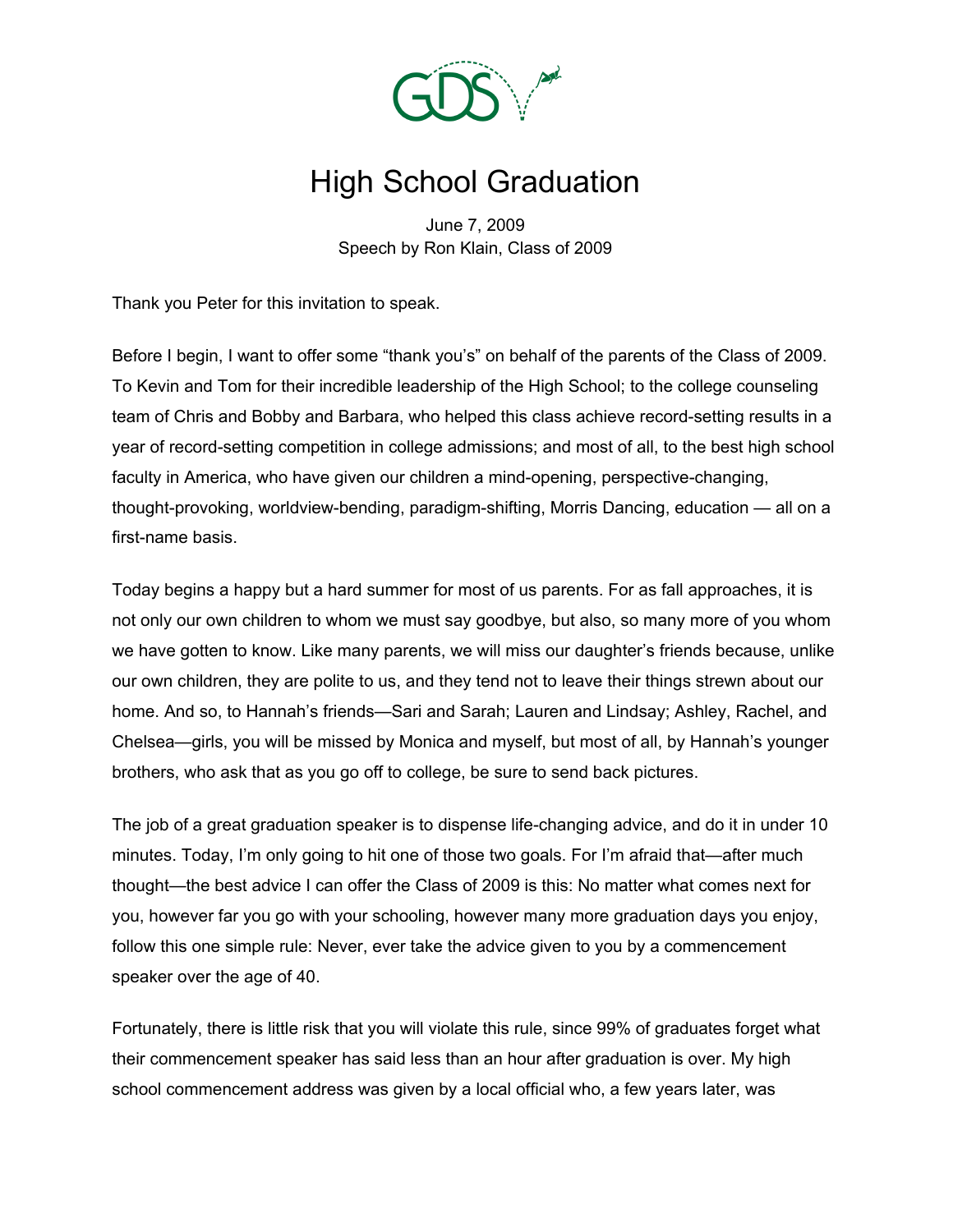arrested for conducting an illegal gambling operation. I don't remember exactly what his speech said, but we probably should have been more suspicious when, after telling us that we should "take chances" in life, he added "and if you do, the odds are 5-to-1 that you will succeed."

But as I see it, there are three principal reasons why you should never listen to a commencement speaker's advice, above and beyond the risk that the speaker might turn out to be a felon.

First, the unpleasant truth is that adult commencement speakers have lived their lives in "the past;" while you are about to go live your lives in "the future." Everything we know, everything we have learned, everything we have experienced is from a world that is no more; everything that you will experience is in a world that is yet to be. We see world events colored through the prisms of the U.S.–Soviet conflict and Watergate; but your understanding of the world will always start with 9/11 and the election of Barack Obama. Our understanding of friendship and romance comes from a time when we wrote letters that took days to arrive, and stared nervously at a box we called a "telephone" in the hope that it would ring; but your understanding of connection comes from a reality where you can text, video chat, instant message, facebook chat, and blackberry message anyone, anytime, anywhere on planet Earth.

For the Class of 2009, today's technology will change everything about your lives—except, probably, how often you phone home from college. But it is not just technology that has changed. If someone had stood up at my high school graduation and said that, in my lifetime, we would see a black President, a Hispanic woman nominated to the Supreme Court, and same sex couples being married in Iowa, they probably could have gotten very good odds from our bookmaking commencement speaker. Yet the Class of 2009 has seen all these things happen—not just in your lifetimes, but before you finished high school. What's more, many of you—through social action, through volunteering in the last election, through your community service, have helped bring these changes about. What could we possibly tell you about your future in a world that so many of you are already doing so much to change

The second reason why you should ignore advice from over-the-hill Commencement Speakers is that—in addition to our having lived in the past—we have an odd attachment to the past, and a horribly misguided sense that somehow "the good old days" were a time when "everything" was better. A small example serves to illustrate. One day, my wife was bemoaning to our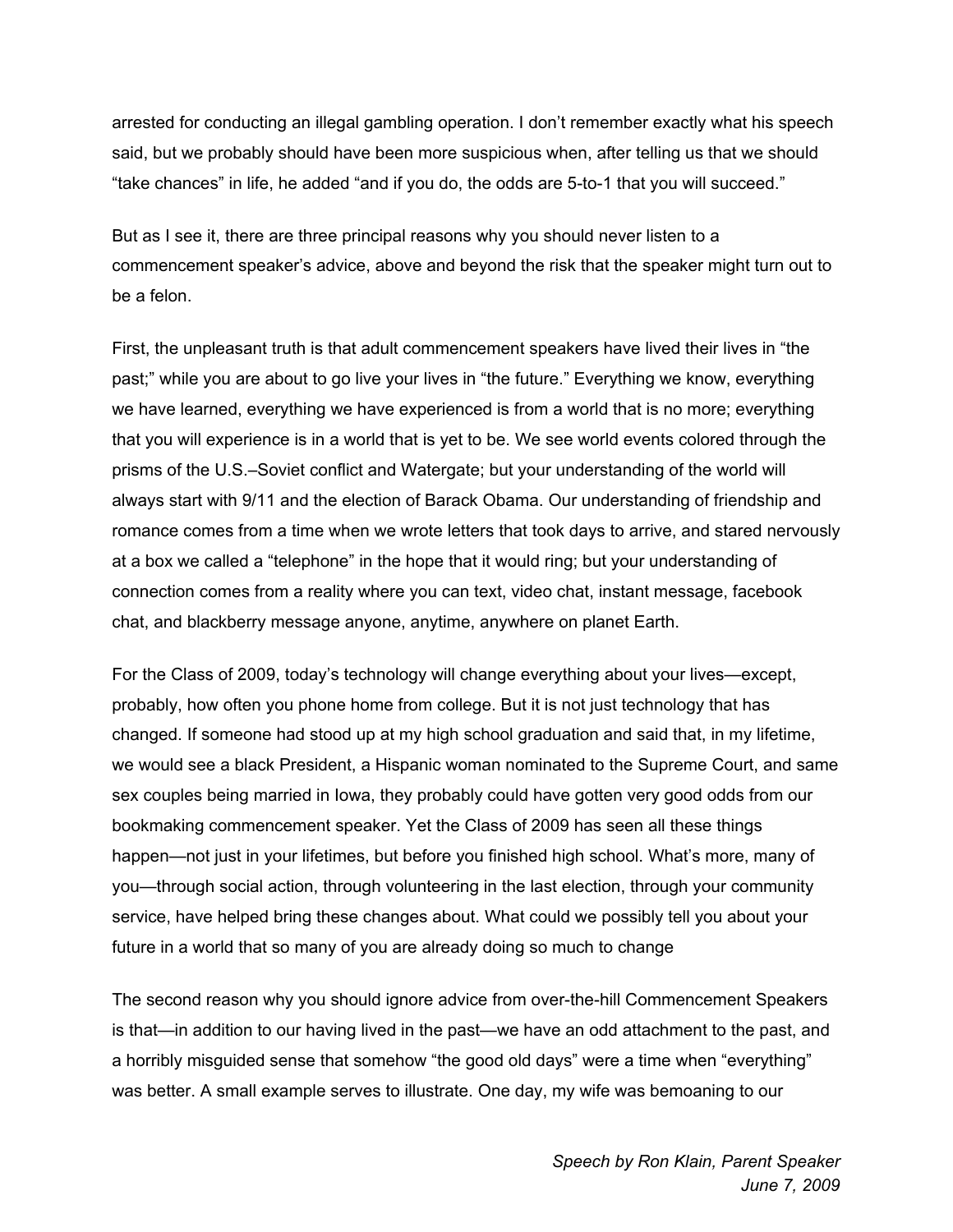children how much "better" music was when we were teenagers, being less coarse with fewer references to drugs and sex. But our kids, having heard this speech before, fired back. "But Mom," they answered, "isn't it true that when you were our age, your favorite group was The Doobie Brothers?" And then, adding insult to injury, they said, "And back when you and Dad were first dating, wasn't your favorite song Afternoon Delight—and that wasn't a song about having milk and cookies after school, was it?" So much for the purity of the past.

More seriously, the point I want to make about every generation's attachment to its own youth is this: notwithstanding all the challenges the Class of 2009 faces as it enters the world today—economic problems; the risk of terrorism; a global environmental crisis; and more—notwithstading every other obstacle that you will have to overcome, the arc of human progress teaches us that the world that you, the Class of 2009, will build for yourselves and your children will be more prosperous, more fair, more humane, more peaceful, and more just than the one in which your parents have lived. The famous saying "those who do not know history are doomed to flunk Richard's class. I mean, the saying: "those who do not know history are doomed to repeat it"—is not a call to learn from the past so you can replicate what we have done, but rather, a suggestion that you learn history so you can do things differently. So for goodness sakes, don't listen to us—except to learn what we did, and then do the opposite!

Which brings me to the third reason you should never take advice from Commencement Speakers: because any lessons that we have learned are not the product of our successes but, rather, came from the things that went wrong and the things we never saw coming, from our mistakes and our failures. When I was a high school senior, I wanted to go to Harvard for college. I got rejected, and set off, disappointed, for Georgetown. And yet it was at Georgetown where I got my start in politics—working on Capitol Hill part time during school—and where, most importantly, I met my best friend, who now, 30 years later, is still the love of my life.

I have seen this pattern time and again. I found my first job working on a Presidential campaign because I was forced into a job search when the Senator I was working for was defeated. Decades later, it was the lessons that myself and others learned from electoral defeats—not victories—that shaped our contributions to Barack Obama's successful campaign in 2008. As my old boss, Vice President Al Gore, said on the night he conceded the Florida Recount, "defeat can serve as well as victory to shape the soul and let the glory out." The lessons that should guide you in life are not the tales of success that a commencement speaker shares, but